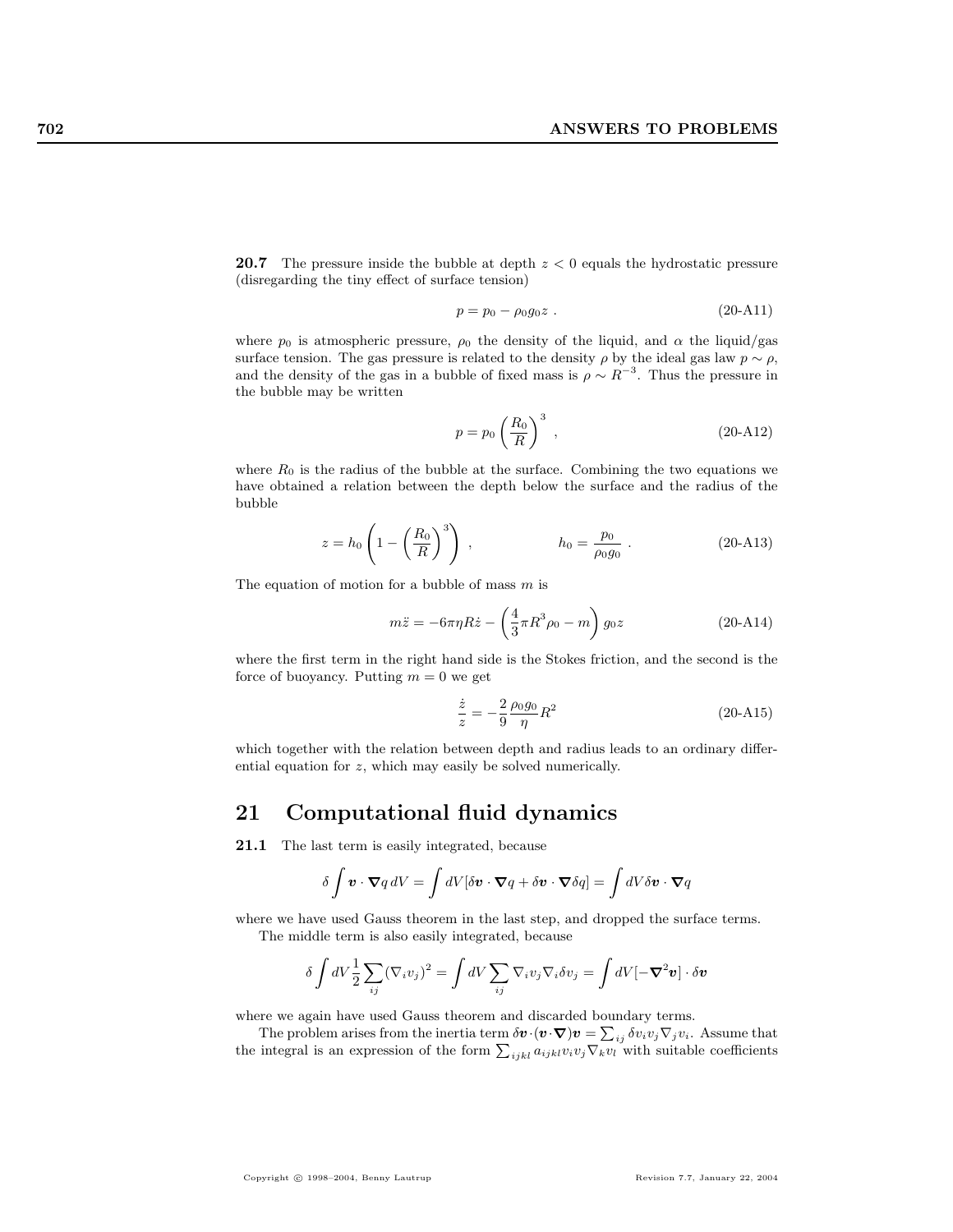$a_{ijkl}$  satisfying  $a_{ijkl} = a_{jikl}$ . Varying the velocity and again dropping boundary terms we get (suppressing the integral as well as the sums over repeated indices)

$$
\delta(a_{ijkl}v_iv_j \nabla_k v_l) = 2a_{ijkl}\delta v_iv_j \nabla_k v_l + a_{ijkl}v_iv_j \nabla_k \delta v_l
$$
  
=  $2a_{ijkl}\delta v_iv_j \nabla_k v_l - 2a_{ijkl}\delta v_iv_j \nabla_k v_i$   
=  $2(a_{ijkl} - a_{ljkl})\delta v_iv_j \nabla_k v_l$ 

In order for this to reproduce the desired result  $\delta v_i v_j \nabla_j v_i$  we must have

$$
a_{ijkl} - a_{ljki} = \frac{1}{2} \delta_{il} \delta_{kj}
$$
 (21-A1)

but that is impossible because the left hand side is antisymmetric under interchange of  $i$  and  $l$ .

**21.2** Under a small variation  $\delta p(x)$  we find

$$
\delta \mathcal{E} = \int_{V} \left( \mathbf{\nabla} p \cdot \mathbf{\nabla} \delta p + s \delta p \right) dV = \int_{V} \left( -\mathbf{\nabla}^2 p + s \right) \delta p \, dV \tag{21-A2}
$$

where the surface terms in the integral have been dropped (assuming either  $p = 0$  or  $\mathbf{n} \cdot \nabla p = 0$  on the surface). This vanishes only for arbitrary variations when the Poisson equation is fulfilled. Choosing

$$
\delta p = \epsilon (\nabla^2 p - s) \tag{21-A3}
$$

will make  $\delta \mathcal{E}$  negative and make the field converge towards the desired solution.

## 22 Surface waves

22.1 The wave becomes  
\n
$$
h = \mathcal{R}e \int_{-\infty}^{\infty} a(k) \exp[i(kx - \omega(k)t + \chi(k))] dk
$$
\n
$$
= \frac{1}{\Delta k \sqrt{\pi}} \mathcal{R}e \int_{-\infty}^{\infty} \exp\left(i(k_0x - \omega_0t + \chi_0) + i(k - k_0)(x - c_gt - x_0) - \frac{(k - k_0)^2}{\Delta k^2}\right) dk
$$
\n
$$
= \frac{1}{\sqrt{\pi}} \mathcal{R}e \int_{-\infty}^{\infty} \exp\left(i(k_0x - \omega_0t + \chi_0) + i\omega\Delta k(x - c_gt - x_0) - u^2\right) du
$$
\n
$$
= \frac{1}{\sqrt{\pi}} \mathcal{R}e \int_{-\infty}^{\infty} \exp\left[i(k_0x - \omega_0t + \chi_0) - \left(u - \frac{i}{2}\Delta k(x - c_gt - x_0)\right)^2 - \frac{1}{4}\Delta k^2(x - c_gt - x_0)^2\right] du
$$
\n
$$
= \frac{1}{\sqrt{\pi}} \mathcal{R}e \int_{-\infty}^{\infty} \exp\left[i(k_0x - \omega_0t + \chi_0) - u^2 - \frac{1}{4}\Delta k^2(x - c_gt - x_0)^2\right] du
$$
\n
$$
= \cos(k_0x - \omega_0t + \chi_0) \exp\left[-\frac{1}{4}\Delta k^2(x - c_gt - x_0)^2\right].
$$

In the second line we have substituted  $k = k_0 + u\Delta k$  and in the third we have rearranged the resulting quadratic form. In the fourth we shift  $u \to u + \frac{i}{2}\Delta k(x - c_g t - x_0)$  and in the fifth we use that  $\int_{-\infty}^{\infty} \exp(-u^2) du = \sqrt{\pi}$ .

The wave contains a single wave packet with a Gaussian envelope of width  $\sim 1/\Delta k$ with the center moving along  $x = x_0 + c_q t$ . The phase shift derivative  $x_0 = -\frac{dy}{dt}$ determines the position of the center at  $t = 0$ .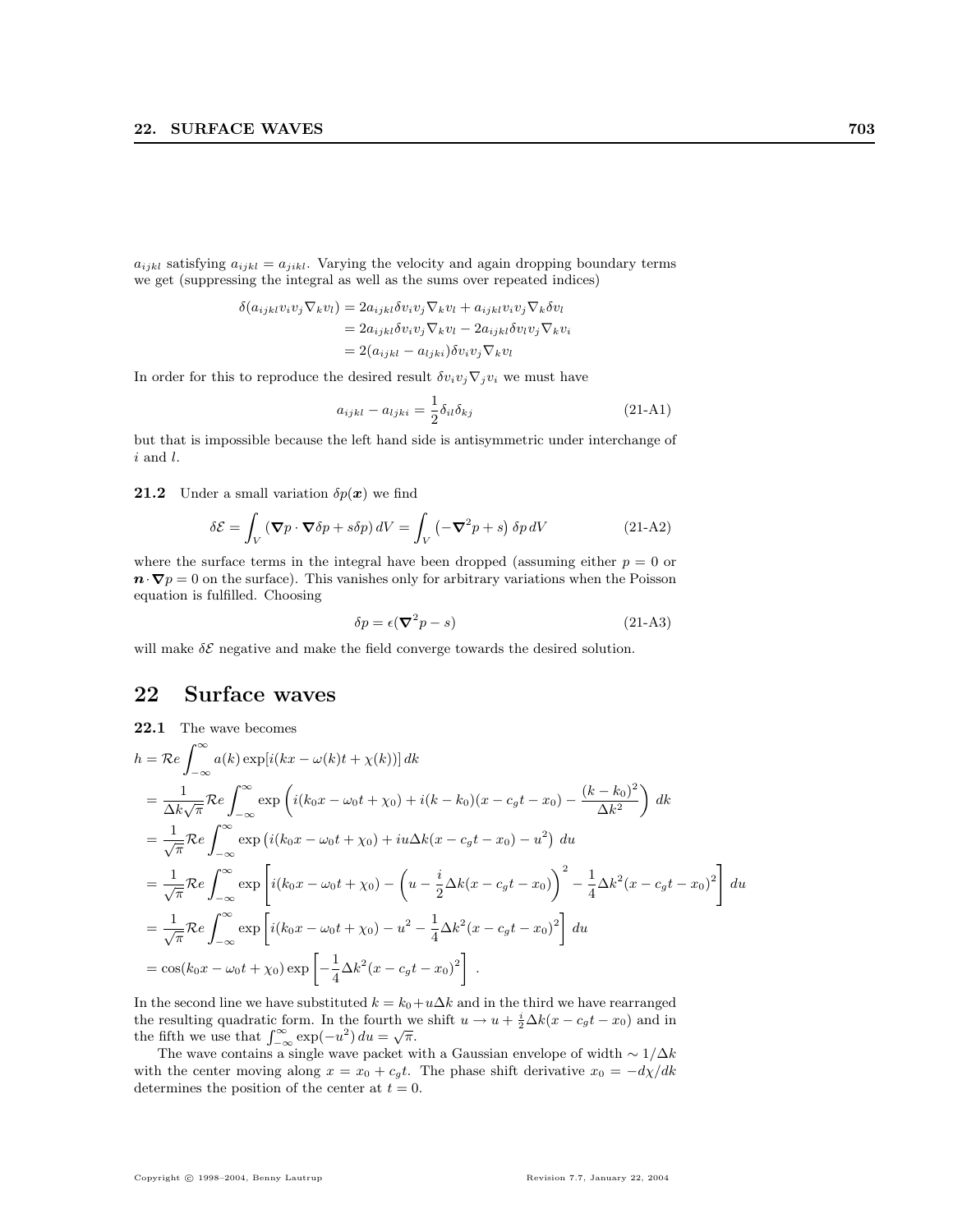## 22.15

(a) For  $n = 0$  it is trivial. For  $n \neq 0$ , the sum is geometric with progression factor  $F = \exp(2\pi i n/N)$ 

$$
\sum_{m=0}^{N-1} \exp\left[2\pi i \frac{nm}{N}\right] = \sum_{m=0}^{N-1} F^m = \frac{1 - F^N}{1 - F} = 0 \tag{22-A1}
$$

because  $F \neq 1$  but  $F^N = 1$ .

(b) Write the last expression as a double sum

$$
h_n = \frac{1}{N} \sum_{m=0}^{N-1} \sum_{k=0}^{N-1} h_k \exp\left[2\pi i \frac{(k-n)m}{N}\right]
$$
 (22-A2)

and do the m-sum first.

(c) Do the triple sum

$$
\sum_{n} |h_n|^2 = \frac{1}{N} \sum_{n,m,k} \hat{h}_m \hat{h}_k^\times \exp\left[2\pi i \frac{(k-m)n}{N}\right]
$$
 (22-A3)

Do the sum over  $n$  first.

22.2 From the solution (22-35) we find

$$
\frac{\partial v_z}{\partial t} + \frac{1}{\rho_0} \nabla_z p + g_0 = -a\omega^2 \left( 1 + \frac{z}{d} \right) \cos(kx - \omega t)
$$
 (22-A4)

which ought to vanish. Since the finite-depth solution does satisfy the field equations, the problem must lie in the higher-order terms in  $kz$  we have dropped in the shallowwater limit.

22.3 From the flat-bottom solution (22-32) we find the particle orbit equations

$$
\frac{dx}{dt} = v_x = a\omega \frac{\cosh k(z+d)}{\sinh kd} \sin(kx - \omega t) ,
$$

$$
\frac{dz}{dt} = v_z = a\omega \frac{\sinh k(z+d)}{\sinh kd} \cos(kx - \omega t) .
$$

Under the assumption of small amplitude  $ak \ll 1$ , we have the approximative solution

$$
x = x_0 - a \frac{\cosh k(z_0 + d)}{\sinh kd} \sin(kx_0 - \omega t)
$$
 (22-A5)

$$
z = z_0 + a \frac{\sinh k(z_0 + d)}{\sinh kd} \cos(kx_0 - \omega t)
$$
 (22-A6)

This orbit is an ellipse centered at  $(x_0, z_0)$  with major axis  $a \cosh k(z_0 + d) / \sinh kd$  and minor axis a sinh  $k(z_0+d)/\sinh kd$ . For  $z_0 \to -d$ , the minor axis vanishes and the ellipse degenerates into a horizontal line. In the deep-water limit, the ellipses degenerate into circles of radius  $ae^{kz_0}$ .